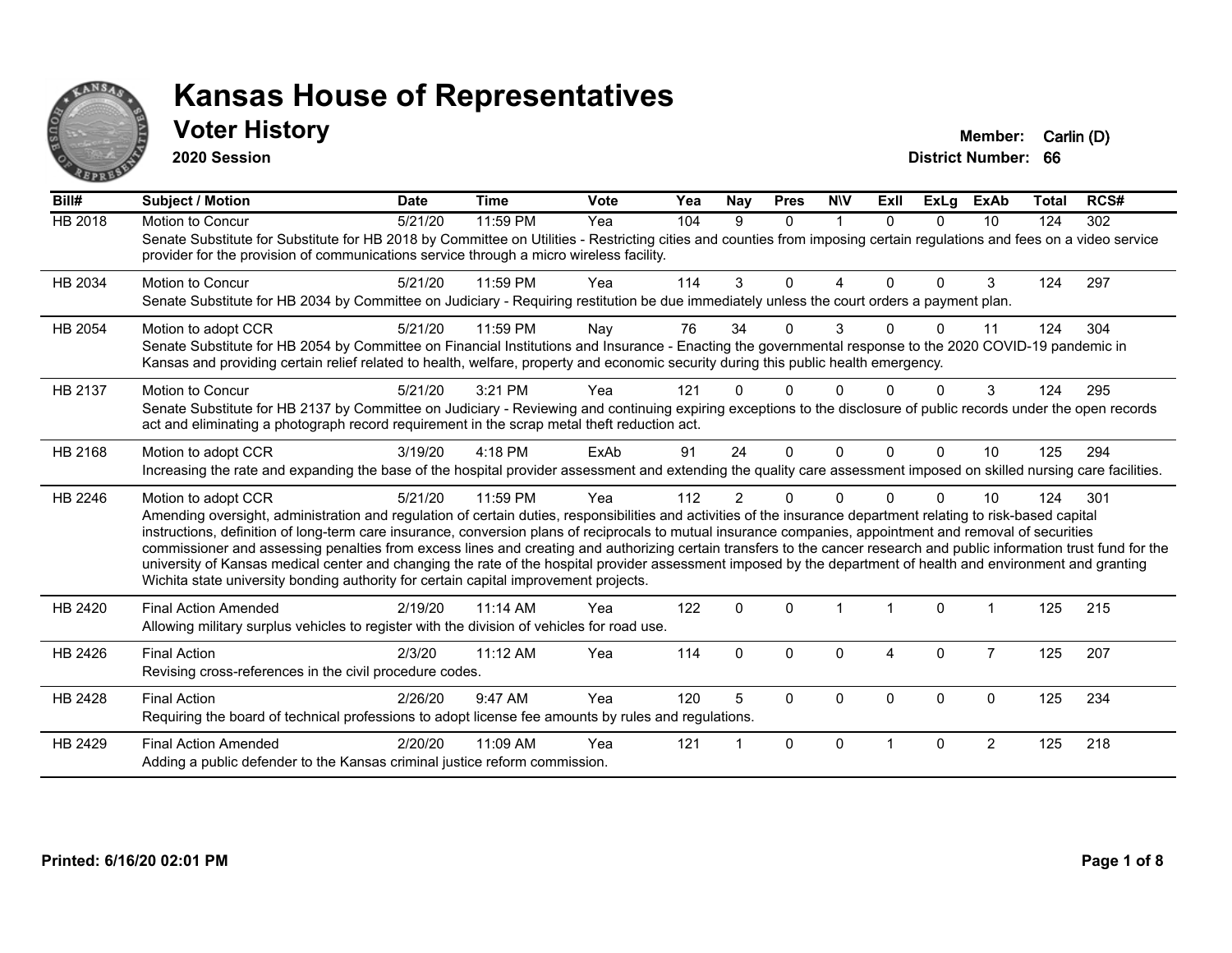

#### **Voter History Member:** Carlin (D)

**2020 Session**

| Bill#          | <b>Subject / Motion</b>                                                                                                                                                                                     | <b>Date</b> | <b>Time</b> | Vote | Yea | <b>Nay</b>  | <b>Pres</b>  | <b>NIV</b>  | ExII                 | <b>ExLg</b>  | <b>ExAb</b>    | <b>Total</b> | RCS# |
|----------------|-------------------------------------------------------------------------------------------------------------------------------------------------------------------------------------------------------------|-------------|-------------|------|-----|-------------|--------------|-------------|----------------------|--------------|----------------|--------------|------|
| HB 2432        | <b>Final Action Amended</b>                                                                                                                                                                                 | 2/20/20     | 11:10 AM    | Yea  | 122 | $\Omega$    | $\mathbf{0}$ | $\Omega$    | 1                    | $\Omega$     | 2              | 125          | 219  |
|                | Creating the Kansas pesticide waste disposal program and allowing up to \$50,000 to be transferred annually from the Kansas agricultural remediation fund to a new<br>Kansas pesticide waste disposal fund. |             |             |      |     |             |              |             |                      |              |                |              |      |
| HB 2438        | <b>Final Action</b>                                                                                                                                                                                         | 2/26/20     | 9:48 AM     | Yea  | 125 | $\Omega$    | $\mathbf 0$  | $\mathbf 0$ | $\Omega$             | $\Omega$     | $\Omega$       | 125          | 235  |
|                | Allowing certain exceptions to the confidentiality of state child death review board documents.                                                                                                             |             |             |      |     |             |              |             |                      |              |                |              |      |
| <b>HB 2447</b> | <b>Final Action Amended</b>                                                                                                                                                                                 | 2/20/20     | 11:16 AM    | Yea  | 83  | 39          | $\mathbf{0}$ | $\Omega$    | $\blacktriangleleft$ | $\Omega$     | $\overline{2}$ | 125          | 220  |
|                | Changing how two-way electronic audio-visual communication is used in courts.                                                                                                                               |             |             |      |     |             |              |             |                      |              |                |              |      |
| <b>HB 2448</b> | <b>Final Action Amended</b>                                                                                                                                                                                 | 2/19/20     | 11:15 AM    | Nay  | 98  | 25          | $\mathbf 0$  | $\Omega$    | $\mathbf{1}$         | 0            | $\mathbf{1}$   | 125          | 216  |
|                | Changing penalties for crimes related to motor vehicles.                                                                                                                                                    |             |             |      |     |             |              |             |                      |              |                |              |      |
| HB 2449        | <b>Final Action</b>                                                                                                                                                                                         | 2/20/20     | 11:17 AM    | Yea  | 99  | 23          | $\mathbf 0$  | $\mathbf 0$ | $\overline{1}$       | $\Omega$     | $\overline{2}$ | 125          | 221  |
|                | Changing the requirements for board of indigents' defense services appointments.                                                                                                                            |             |             |      |     |             |              |             |                      |              |                |              |      |
| HB 2451        | <b>Final Action</b>                                                                                                                                                                                         | 2/20/20     | 11:18 AM    | Yea  | 122 | $\Omega$    | $\mathbf{0}$ | $\mathbf 0$ | 1                    | $\mathbf{0}$ | $\overline{2}$ | 125          | 222  |
|                | Amending Kansas department of agriculture division of animal health license, permit and registration renewal deadlines.                                                                                     |             |             |      |     |             |              |             |                      |              |                |              |      |
| HB 2452        | <b>Final Action</b>                                                                                                                                                                                         | 2/26/20     | 9:49 AM     | Yea  | 125 | $\Omega$    | $\Omega$     | $\Omega$    | $\Omega$             | 0            | 0              | 125          | 236  |
|                | Creating the Kansas reading readiness act.                                                                                                                                                                  |             |             |      |     |             |              |             |                      |              |                |              |      |
| HB 2454        | <b>Final Action Amended</b>                                                                                                                                                                                 | 2/19/20     | 11:17 AM    | Nay  | 114 | 9           | $\mathbf{0}$ | $\Omega$    |                      | $\Omega$     | $\mathbf 1$    | 125          | 217  |
|                | Self-storage unit rentals; sales and towing of property for nonpayment of rent or abandonment; contractual value of property.                                                                               |             |             |      |     |             |              |             |                      |              |                |              |      |
| HB 2456        | <b>Final Action</b>                                                                                                                                                                                         | 2/26/20     | $9:50$ AM   | Yea  | 124 |             | $\Omega$     | $\Omega$    | $\Omega$             | $\Omega$     | $\mathbf{0}$   | 125          | 237  |
|                | Clarifying the definition of the term "possession" in the Kansas criminal code.                                                                                                                             |             |             |      |     |             |              |             |                      |              |                |              |      |
| HB 2462        | <b>Final Action</b>                                                                                                                                                                                         | 2/26/20     | 9:51 AM     | Yea  | 125 | $\mathbf 0$ | $\mathbf 0$  | $\mathbf 0$ | $\mathbf{0}$         | $\Omega$     | $\mathbf 0$    | 125          | 238  |
|                | Updating provisions related to the Kansas department of agriculture division of conservation.                                                                                                               |             |             |      |     |             |              |             |                      |              |                |              |      |
| HB 2463        | <b>Final Action Amended</b>                                                                                                                                                                                 | 2/26/20     | 9:52 AM     | Yea  | 125 | $\Omega$    | $\Omega$     | $\Omega$    | $\Omega$             | $\Omega$     | $\Omega$       | 125          | 239  |
|                | Amending the Kansas pesticide law's licensure requirements and the Kansas chemigation safety law's permittee requirements.                                                                                  |             |             |      |     |             |              |             |                      |              |                |              |      |
| HB 2464        | <b>Final Action Amended</b>                                                                                                                                                                                 | 2/26/20     | 9:53 AM     | Yea  | 121 |             | $\Omega$     | $\Omega$    | $\Omega$             | $\Omega$     | $\Omega$       | 125          | 240  |
|                | Updating egg repacking requirements for retailers.                                                                                                                                                          |             |             |      |     |             |              |             |                      |              |                |              |      |
| HB 2466        | <b>Final Action</b>                                                                                                                                                                                         | 2/10/20     | 11:10 AM    | Yea  | 118 |             | $\Omega$     |             | $\mathcal{P}$        | U            | 3              | 125          | 212  |
|                | Enacting the Kansas taxpayer protection act; requiring the signature and tax identification number of paid tax return preparers on income tax returns; authorizing                                          |             |             |      |     |             |              |             |                      |              |                |              |      |
|                | actions to enjoin paid tax return preparers from engaging in certain conduct.                                                                                                                               |             |             |      |     |             |              |             |                      |              |                |              |      |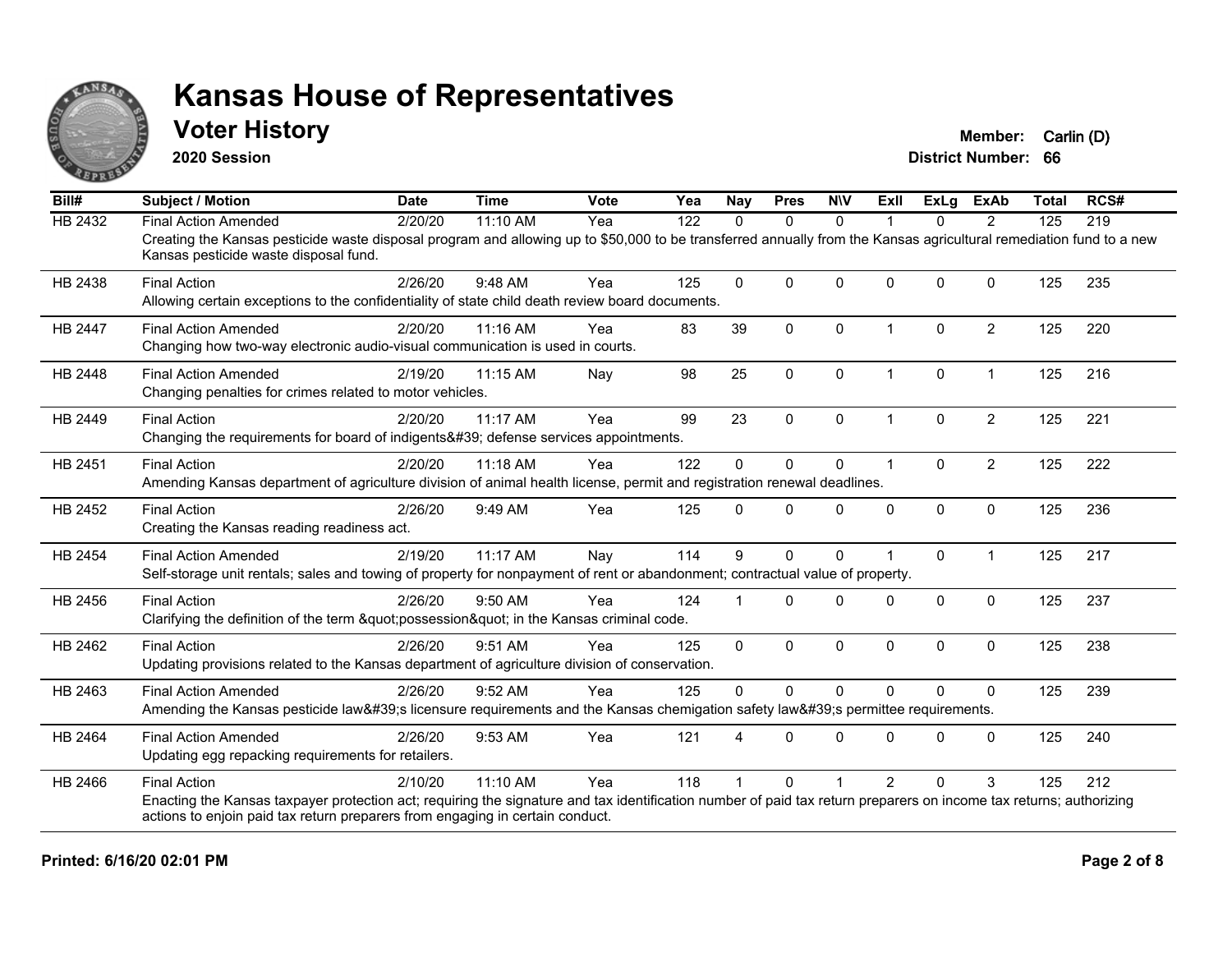

### **Voter History Member:** Carlin (D)

**2020 Session**

| Bill#          | <b>Subject / Motion</b>                                                                                                                                                                   | <b>Date</b> | <b>Time</b> | Vote | Yea | <b>Nay</b>     | <b>Pres</b>  | <b>NIV</b>   | ExII           | ExLa     | <b>ExAb</b>    | <b>Total</b> | RCS# |
|----------------|-------------------------------------------------------------------------------------------------------------------------------------------------------------------------------------------|-------------|-------------|------|-----|----------------|--------------|--------------|----------------|----------|----------------|--------------|------|
| <b>HB 2467</b> | <b>Final Action Amended</b>                                                                                                                                                               | 2/7/20      | 4:10 PM     | Yea  | 105 | 15             | $\mathbf{0}$ | 3            | $\Omega$       | 2        | $\Omega$       | 125          | 211  |
|                | Removing the spousal exception from sexual battery and requiring a domestic violence offender assessment on a first conviction of domestic battery.                                       |             |             |      |     |                |              |              |                |          |                |              |      |
| HB 2469        | <b>Final Action Amended</b>                                                                                                                                                               | 2/26/20     | 9:54 AM     | Yea  | 120 | 5              | $\mathbf{0}$ | $\mathbf{0}$ | 0              | $\Omega$ | $\mathbf{0}$   | 125          | 241  |
|                | Extending terminal medical release to inmates in the custody of the department of corrections with a condition likely to cause death within 120 days.                                     |             |             |      |     |                |              |              |                |          |                |              |      |
| HB 2470        | <b>Final Action</b>                                                                                                                                                                       | 2/26/20     | 9:55 AM     | Yea  | 125 | $\Omega$       | $\Omega$     | $\Omega$     | $\Omega$       | $\Omega$ | $\Omega$       | 125          | 242  |
|                | Clarifying jurisdiction and supervision of offenders in a certified drug abuse treatment program.                                                                                         |             |             |      |     |                |              |              |                |          |                |              |      |
| HB 2479        | <b>Final Action</b>                                                                                                                                                                       | 2/26/20     | $9:56$ AM   | Yea  | 125 | $\Omega$       | $\Omega$     | $\mathbf 0$  | $\Omega$       | $\Omega$ | $\Omega$       | 125          | 243  |
|                | Codifying the NAIC corporate governance model regulation into statute.                                                                                                                    |             |             |      |     |                |              |              |                |          |                |              |      |
| HB 2480        | <b>Final Action</b>                                                                                                                                                                       | 2/26/20     | 9:57 AM     | Yea  | 125 | $\Omega$       | $\Omega$     | $\mathbf{0}$ | $\Omega$       | $\Omega$ | $\Omega$       | 125          | 244  |
|                | Updating the definition of long-term care insurance contained in the long-term care insurance act.                                                                                        |             |             |      |     |                |              |              |                |          |                |              |      |
| HB 2487        | <b>Emergency Final Action</b>                                                                                                                                                             | 2/26/20     | 4:22 PM     | Yea  | 118 | $\overline{7}$ | $\Omega$     | $\mathbf{0}$ | $\Omega$       | $\Omega$ | $\Omega$       | 125          | 262  |
|                | Including emotional disability rather than emotional disturbance in the definitions of "children with disabilities" and "individuals with disabilities. "                                 |             |             |      |     |                |              |              |                |          |                |              |      |
| HB 2490        | <b>Final Action</b>                                                                                                                                                                       | 3/12/20     | 11:21 AM    | ExAb | 118 | $\overline{2}$ | $\Omega$     | $\mathbf{0}$ |                | $\Omega$ | 4              | 125          | 276  |
|                | Kansas corporation NOL carryforward extension.                                                                                                                                            |             |             |      |     |                |              |              |                |          |                |              |      |
| HB 2495        | <b>Final Action</b>                                                                                                                                                                       | 2/26/20     | 9:58 AM     | Yea  | 125 | $\mathbf{0}$   | $\Omega$     | $\Omega$     | $\Omega$       | $\Omega$ | $\Omega$       | 125          | 245  |
|                | Authorizing the crime victims compensation board to waive application time restrictions for a victim of a sexually violent crime to receive compensation for mental<br>health counseling. |             |             |      |     |                |              |              |                |          |                |              |      |
| HB 2496        | <b>Final Action</b>                                                                                                                                                                       | 2/26/20     | 9:59 AM     | Yea  | 125 | $\Omega$       | $\Omega$     | $\Omega$     | $\Omega$       | $\Omega$ | $\Omega$       | 125          | 246  |
|                | Authorizing court services officers and community corrections officers to provide a certification of identification to offenders.                                                         |             |             |      |     |                |              |              |                |          |                |              |      |
| HB 2500        | <b>Emergency Final Action Amended</b>                                                                                                                                                     | 2/20/20     | 11:48 AM    | Yea  | 122 | ∩              | $\Omega$     | $\Omega$     |                | 0        | $\mathcal{P}$  | 125          | 226  |
|                | Amending the Kansas power of attorney act regarding the form of a power of attorney and the duties of third parties relying and acting on a power of attorney.                            |             |             |      |     |                |              |              |                |          |                |              |      |
| HB 2501        | <b>Final Action Amended</b>                                                                                                                                                               | 2/20/20     | 11:19 AM    | Yea  | 119 | 3              | $\Omega$     | $\Omega$     | $\overline{1}$ | $\Omega$ | $\overline{2}$ | 125          | 223  |
|                | Allowing salvage vehicle pools to apply for ownership documents for vehicles that are disclaimed by insurance companies.                                                                  |             |             |      |     |                |              |              |                |          |                |              |      |
| HB 2503        | <b>Final Action Amended</b>                                                                                                                                                               | 2/26/20     | 10:00 AM    | Yea  | 125 | $\Omega$       | $\Omega$     | $\Omega$     | $\Omega$       | $\Omega$ | $\Omega$       | 125          | 247  |
|                | Authorizing the transfer of \$268,412,000 from the state general fund to the KPERS fund during fiscal year 2020 and eliminating certain level-dollar employer<br>contribution payments.   |             |             |      |     |                |              |              |                |          |                |              |      |
| HB 2506        | <b>EFA Sub Bill Amended</b>                                                                                                                                                               | 2/26/20     | 4:26 PM     | Yea  | 123 | $\mathcal{P}$  | $\Omega$     | $\Omega$     | $\Omega$       | $\Omega$ | $\Omega$       | 125          | 265  |
|                | Expanding the military spouse and servicemember's expedited licensure law to certain other license, certificate or registration applicants.                                               |             |             |      |     |                |              |              |                |          |                |              |      |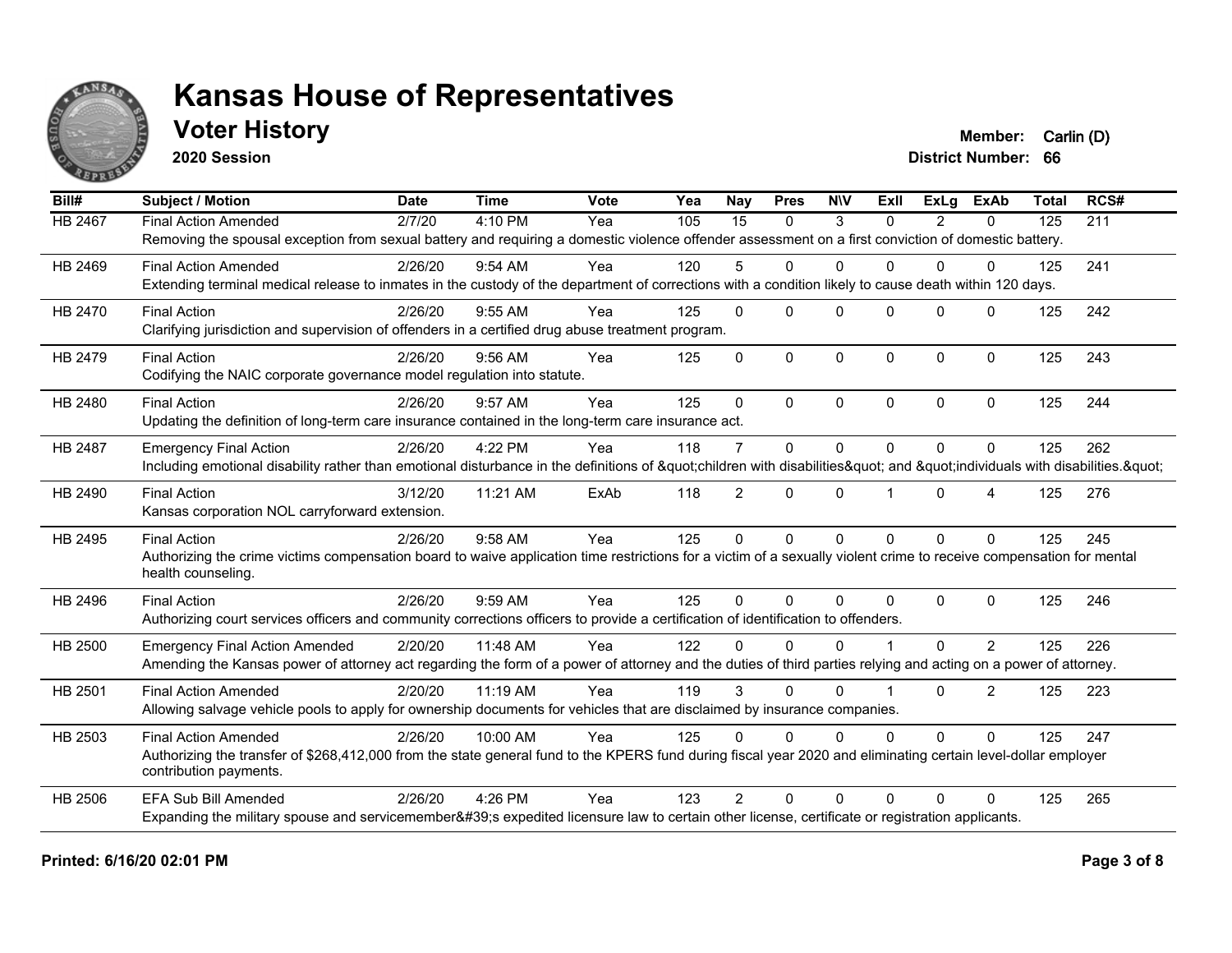

### **Voter History Member:** Carlin (D)

**2020 Session**

| Bill#          | <b>Subject / Motion</b>                                                                                                                                                                                                                                                                                                                                                                                                                                                                                                                             | <b>Date</b> | <b>Time</b> | <b>Vote</b> | Yea | Nay            | <b>Pres</b>    | <b>NIV</b>   | ExII                 | <b>ExLg</b>  | <b>ExAb</b>    | <b>Total</b> | RCS# |
|----------------|-----------------------------------------------------------------------------------------------------------------------------------------------------------------------------------------------------------------------------------------------------------------------------------------------------------------------------------------------------------------------------------------------------------------------------------------------------------------------------------------------------------------------------------------------------|-------------|-------------|-------------|-----|----------------|----------------|--------------|----------------------|--------------|----------------|--------------|------|
| HB 2507        | <b>Final Action Amended</b><br>Liability protection for businesses that participate in high school work-based learning programs.                                                                                                                                                                                                                                                                                                                                                                                                                    | 2/26/20     | 10:01 AM    | Yea         | 97  | 27             | $\overline{1}$ | $\Omega$     | $\Omega$             | $\Omega$     | $\Omega$       | 125          | 248  |
| HB 2509        | <b>Emergency Final Action</b><br>Vacating certain blocks in the original town plat set aside for a college and a park of the city of Americus and vesting fee simple title in the city.                                                                                                                                                                                                                                                                                                                                                             | 2/26/20     | 4:22 PM     | Yea         | 122 | 3              | $\Omega$       | $\Omega$     | $\Omega$             | $\Omega$     | 0              | 125          | 263  |
| HB 2510        | <b>Emergency Final Action</b><br>Special districts may be dissolved and responsibilities assumed by a city.                                                                                                                                                                                                                                                                                                                                                                                                                                         | 2/26/20     | 4:29 PM     | Yea         | 122 | 3              | 0              | $\mathbf{0}$ | <sup>n</sup>         | $\Omega$     | 0              | 125          | 267  |
| HB 2510        | Motion to adopt CCR<br>Creating the Kansas promise scholarship act; requiring a Kansas foster care children annual academic report card; authorizing the state board of regents on behalf of<br>Kansas state university to sell certain real property in Saline county; providing payment or waiver of tuition for certain dually or concurrently enrolled students;<br>authorizing the practice of the healing arts by healing arts school clinics; providing ACT college entrance exams and workkeys assessments to nonpublic school<br>students. | 5/21/20     | 11:59 PM    | Yea         | 110 | 3              | 0              |              | <sup>n</sup>         | $\Omega$     | 10             | 124          | 300  |
| HB 2515        | <b>Emergency Final Action Amended</b><br>Creating the Kansas promise scholarship program.                                                                                                                                                                                                                                                                                                                                                                                                                                                           | 2/20/20     | 11:47 AM    | Yea         | 116 | 6              | $\Omega$       | $\mathbf{0}$ | $\blacktriangleleft$ | $\Omega$     | $\overline{2}$ | 125          | 225  |
| HB 2516        | <b>Final Action Amended</b><br>Enacting the first-time home buyer savings account act.                                                                                                                                                                                                                                                                                                                                                                                                                                                              | 2/26/20     | 10:03 AM    | Yea         | 123 | $\overline{2}$ | $\mathbf{0}$   | $\Omega$     | $\mathbf{0}$         | $\mathbf{0}$ | $\mathbf{0}$   | 125          | 249  |
| HB 2518        | <b>Final Action</b><br>Counting any crime with a domestic violence designation as a prior conviction under domestic battery.                                                                                                                                                                                                                                                                                                                                                                                                                        | 2/26/20     | 10:04 AM    | Yea         | 125 | $\Omega$       | $\mathbf{0}$   | $\Omega$     | $\mathbf{0}$         | $\Omega$     | $\mathbf{0}$   | 125          | 250  |
| HB 2521        | <b>Emergency Final Action Amended</b><br>Enacting the revised uniform athlete agents act.                                                                                                                                                                                                                                                                                                                                                                                                                                                           | 2/20/20     | 11:49 AM    | Yea         | 122 | $\mathbf{0}$   | 0              | $\mathbf 0$  |                      | $\mathbf 0$  | $\overline{2}$ | 125          | 227  |
| <b>HB 2524</b> | <b>Final Action</b><br>Updating motor carrier laws and regulation of motor carriers by the state corporation commission.                                                                                                                                                                                                                                                                                                                                                                                                                            | 2/17/20     | 11:24 AM    | Yea         | 118 | $\mathbf{0}$   | $\Omega$       | $\Omega$     | 3                    | $\Omega$     | 4              | 125          | 213  |
| HB 2528        | <b>Final Action</b><br>Providing for all vehicles more than 35 years old to qualify as an antique vehicle.                                                                                                                                                                                                                                                                                                                                                                                                                                          | 2/26/20     | 10:05 AM    | Yea         | 124 |                | $\Omega$       | $\Omega$     | $\Omega$             | $\Omega$     | $\mathbf{0}$   | 125          | 251  |
| HB 2540        | <b>Emergency Final Action Amended</b><br>Requiring moneys attributable to at-risk student weighting be expended for approved at-risk educational programs.                                                                                                                                                                                                                                                                                                                                                                                          | 2/26/20     | 4:37 PM     | Yea         | 111 | 14             | $\Omega$       | $\Omega$     | $\Omega$             | $\mathbf 0$  | $\mathbf 0$    | 125          | 274  |
| HB 2546        | <b>Final Action</b><br>Creating the crime of sexual extortion and adding the crime to the Kansas offender registration act.                                                                                                                                                                                                                                                                                                                                                                                                                         | 2/26/20     | 10:06 AM    | Yea         | 125 | 0              | 0              | $\mathbf 0$  | $\Omega$             | 0            | $\Omega$       | 125          | 252  |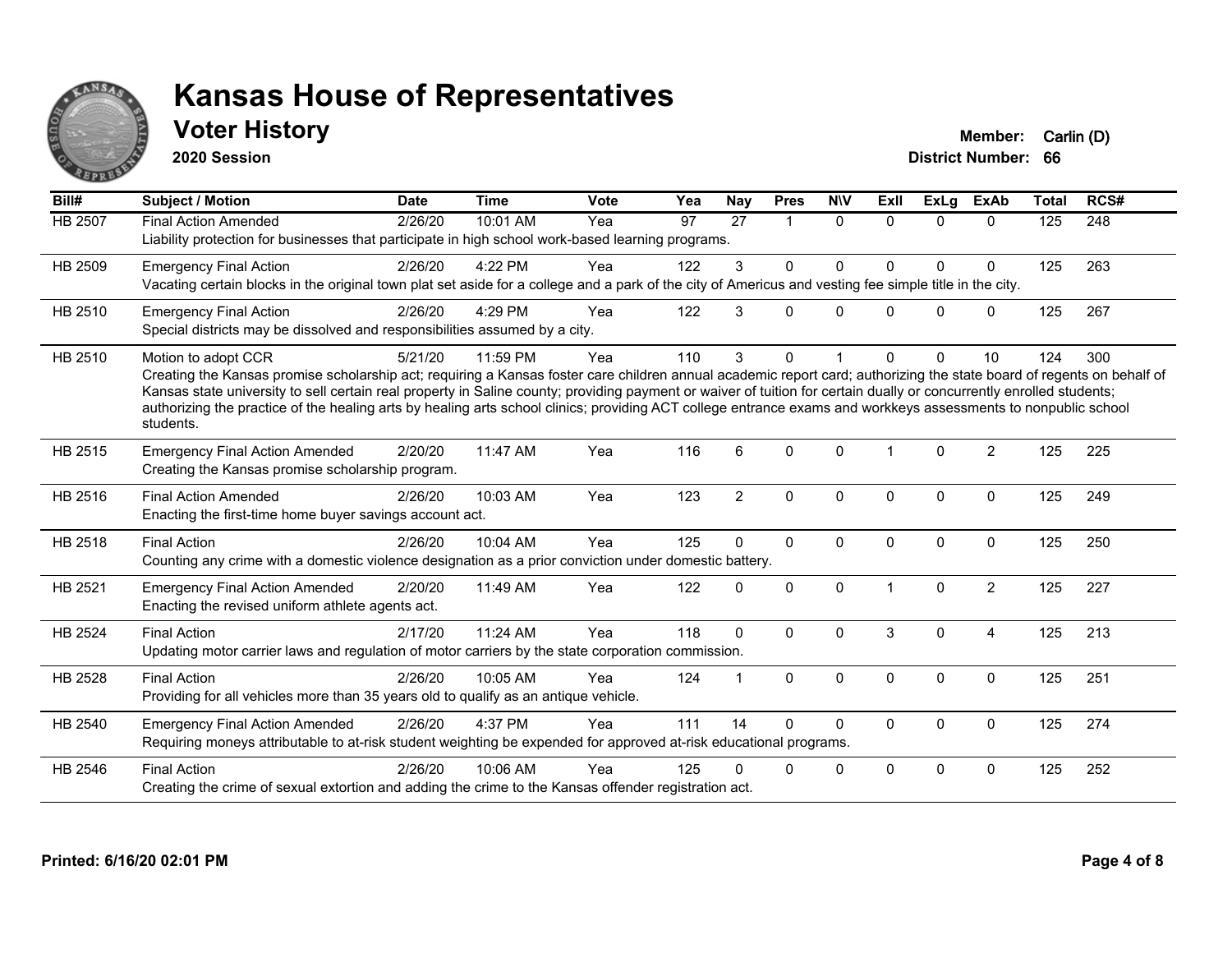

### **Voter History Member:** Carlin (D)

**2020 Session**

| Bill#          | <b>Subject / Motion</b>                                                                                                                                                                                                                                                                                         | <b>Date</b> | <b>Time</b> | Vote | Yea | <b>Nay</b>     | <b>Pres</b>  | <b>NIV</b>   | ExII           | ExLg     | <b>ExAb</b>    | <b>Total</b> | RCS# |
|----------------|-----------------------------------------------------------------------------------------------------------------------------------------------------------------------------------------------------------------------------------------------------------------------------------------------------------------|-------------|-------------|------|-----|----------------|--------------|--------------|----------------|----------|----------------|--------------|------|
| HB 2547        | <b>Final Action Amended</b><br>Making changes to suspended drivers' license requirements.                                                                                                                                                                                                                       | 2/26/20     | 10:07 AM    | Yea  | 125 | $\mathbf{0}$   | $\mathbf{0}$ | $\mathbf{0}$ | $\mathbf{0}$   | $\Omega$ | $\mathbf{0}$   | 125          | 253  |
| HB 2548        | <b>Final Action Amended</b><br>Claims against the state submitted by the Joint Committee on Special Claims Against the State.                                                                                                                                                                                   | 3/13/20     | 8:19 AM     | Yea  | 115 |                | $\Omega$     | $\Omega$     | $\overline{2}$ | $\Omega$ | $\overline{7}$ | 125          | 282  |
| <b>HB 2554</b> | <b>Final Action</b><br>Enacting the uniform fiduciary income and principal act (UFIPA).                                                                                                                                                                                                                         | 2/26/20     | 10:08 AM    | Yea  | 125 | $\Omega$       | $\Omega$     | $\mathbf{0}$ | $\Omega$       | $\Omega$ | $\mathbf{0}$   | 125          | 254  |
| HB 2571        | <b>Final Action Amended</b><br>Club and drinking establishment liquor license eligibility; spouse is a law enforcement officer in another county.                                                                                                                                                               | 3/12/20     | 11:22 AM    | ExAb | 108 | 12             | $\mathbf{0}$ | $\mathbf{0}$ | 1              | $\Omega$ | 4              | 125          | 277  |
| HB 2575        | <b>Emergency Final Action Amended</b><br>Amending the Kansas drycleaner environmental response act to change the required deductible rate, environmental surcharge rate and penalty fine amount.                                                                                                                | 2/26/20     | 4:31 PM     | Yea  | 95  | 29             |              | $\Omega$     | $\Omega$       | $\Omega$ | $\Omega$       | 125          | 269  |
| HB 2583        | <b>Emergency Final Action</b><br>Clarify the vacation of territory from city boundaries or release of easements.                                                                                                                                                                                                | 2/26/20     | 4:35 PM     | Yea  | 124 |                | $\Omega$     | $\Omega$     | $\Omega$       | $\Omega$ | $\Omega$       | 125          | 273  |
| HB 2585        | <b>Emergency Final Action Amended</b><br>Amending the Kansas drycleaner environmental response act to change the required deductible rate, environmental surcharge rate and penalty fine amount.                                                                                                                | 2/26/20     | 4:27 PM     | Yea  | 123 | $\overline{2}$ | $\Omega$     | $\Omega$     | 0              | $\Omega$ | $\Omega$       | 125          | 266  |
| HB 2585        | <b>Motion to Concur</b><br>Senate Substitute for HB 2585 by Committee on Utilities - Exempting certain public utilities from Kansas income taxation and allowing the state corporation<br>commission to approve certain contract and reduced electric rates and associated cost recovery from all rate classes. | 5/21/20     | 3:59 PM     | Nay  | 75  | 45             |              | $\Omega$     | 0              | $\Omega$ | 3              | 124          | 296  |
| <b>HB 2587</b> | <b>Final Action</b><br>Allowing venue for an agency adoption to be where a state agency or their subcontracting agencies have offices when the state is the agency.                                                                                                                                             | 2/26/20     | 10:09 AM    | Yea  | 124 |                | $\Omega$     | $\Omega$     | 0              | $\Omega$ | 0              | 125          | 255  |
| HB 2595        | <b>Final Action Amended</b><br>Eliminating the 30-day delay before offering state surplus property for sale to the general public.                                                                                                                                                                              | 2/20/20     | 11:20 AM    | Yea  | 118 | 3              |              | $\Omega$     |                | $\Omega$ | 2              | 125          | 224  |
| HB 2596        | <b>Final Action Amended</b><br>Allowing an alcoholic liquor manufacturer to obtain a drinking establishment license under certain conditions.                                                                                                                                                                   | 3/12/20     | 11:23 AM    | ExAb | 113 |                | $\mathbf{0}$ | $\mathbf{0}$ |                | $\Omega$ | 4              | 125          | 278  |
| HB 2618        | <b>Emergency Final Action Amended</b><br>Establishing a state broadband grant program under the department of commerce to encourage the deployment of broadband in the state.                                                                                                                                   | 2/26/20     | 4:33 PM     | Yea  | 120 |                | $\Omega$     | $\Omega$     | $\Omega$       | $\Omega$ | $\Omega$       | 125          | 271  |
| HB 2619        | <b>Final Action</b><br>Adjusting the frequency of the KPERS actuarial experience study.                                                                                                                                                                                                                         | 2/26/20     | 10:10 AM    | Yea  | 118 |                | $\Omega$     | $\Omega$     | U              | $\Omega$ | $\Omega$       | 125          | 256  |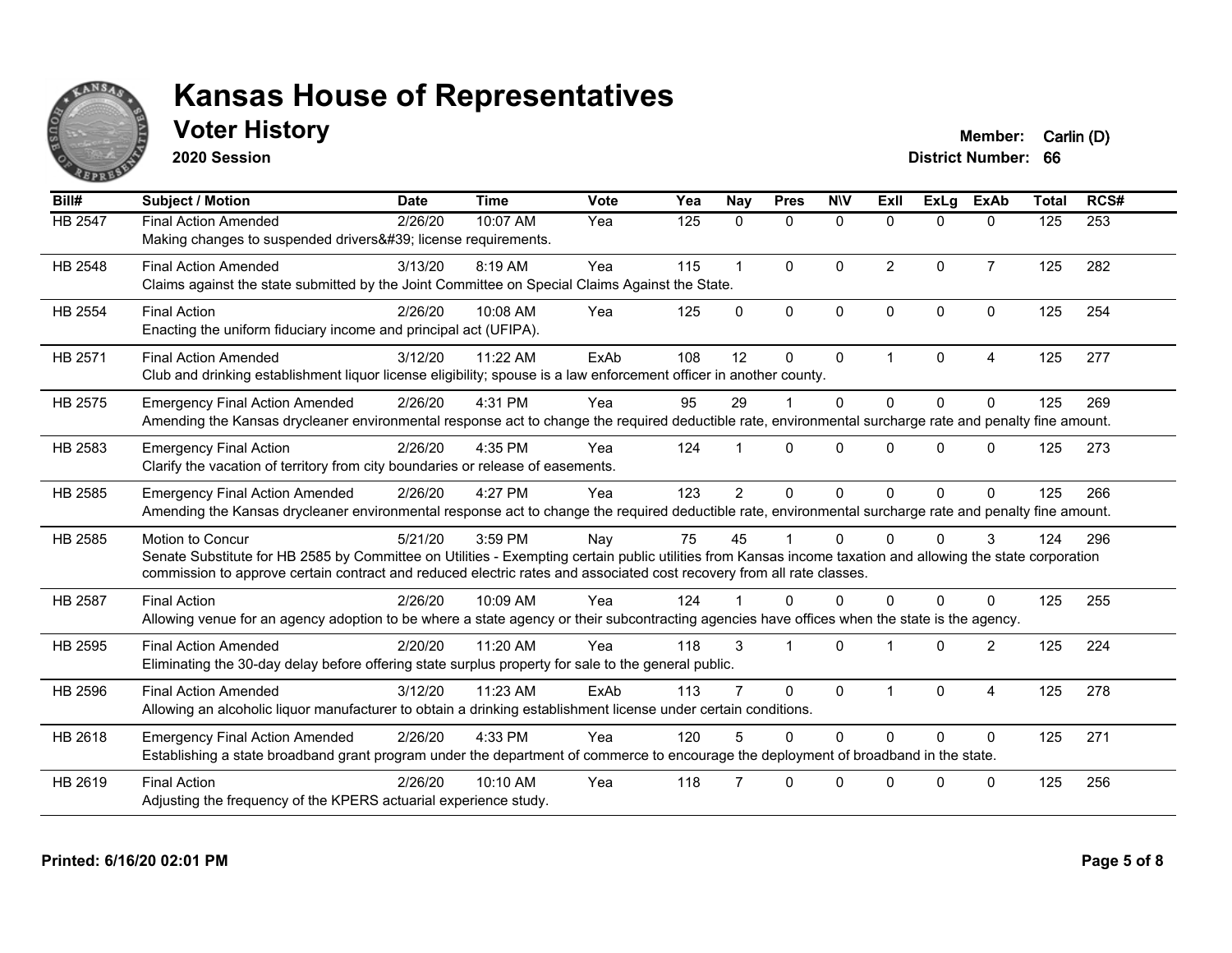

#### **Voter History Member:** Carlin (D)

**2020 Session**

| Bill#           | Subject / Motion                                                                                                                                                                                                                                                                                                                                                                                                                                                                                                                                                                                                                                                                                                                                                                                                                                                                                                                                                                                              | <b>Date</b> | <b>Time</b> | <b>Vote</b> | Yea | <b>Nay</b> | <b>Pres</b> | <b>NIV</b>   | ExII           | <b>ExLg</b> | <b>ExAb</b>    | Total | RCS# |
|-----------------|---------------------------------------------------------------------------------------------------------------------------------------------------------------------------------------------------------------------------------------------------------------------------------------------------------------------------------------------------------------------------------------------------------------------------------------------------------------------------------------------------------------------------------------------------------------------------------------------------------------------------------------------------------------------------------------------------------------------------------------------------------------------------------------------------------------------------------------------------------------------------------------------------------------------------------------------------------------------------------------------------------------|-------------|-------------|-------------|-----|------------|-------------|--------------|----------------|-------------|----------------|-------|------|
| HB 2619         | Motion to Concur<br>Senate Substitute for HB 2619 by Committee on Financial Institutions and Insurance - Enacting the Kansas economic recovery loan deposit program, updating field of<br>membership requirements of credit unions and allowing privilege tax deductions on agricultural real estate loans and single family residence loans.                                                                                                                                                                                                                                                                                                                                                                                                                                                                                                                                                                                                                                                                 | 5/21/20     | 11:59 PM    | Yea         | 114 | 3          | $\Omega$    | $\Omega$     | $\Omega$       | $\Omega$    | $\overline{7}$ | 124   | 298  |
| HB 2646         | <b>Final Action</b><br>Allowing the attorney general to coordinate training for law enforcement agencies on missing and murdered indigenous people.                                                                                                                                                                                                                                                                                                                                                                                                                                                                                                                                                                                                                                                                                                                                                                                                                                                           | 2/26/20     | 10:11 AM    | Yea         | 125 | 0          | 0           | <sup>0</sup> |                | 0           | 0              | 125   | 257  |
| HB 2689         | <b>Final Action Amended</b><br>Amending the angel investor tax credit with respect to the definition of qualified securities, tax credit limitations and amounts, investor requirements and extending the<br>date that credits may be allowed.                                                                                                                                                                                                                                                                                                                                                                                                                                                                                                                                                                                                                                                                                                                                                                | 3/13/20     | 8:23 AM     | Yea         | 103 | 12         |             | <sup>0</sup> |                | $\Omega$    | $\overline{7}$ | 125   | 283  |
| HB 2695         | <b>Emergency Final Action</b><br>Allowing special agents from the department of corrections to attend the Kansas law enforcement training center.                                                                                                                                                                                                                                                                                                                                                                                                                                                                                                                                                                                                                                                                                                                                                                                                                                                             | 2/26/20     | 4:34 PM     | Yea         | 125 | $\Omega$   | $\Omega$    | $\Omega$     | $\Omega$       | $\Omega$    | $\Omega$       | 125   | 272  |
| HB 2699         | <b>Final Action</b><br>Requiring court services officers to assist with child in need of care cases when directed by a judge.                                                                                                                                                                                                                                                                                                                                                                                                                                                                                                                                                                                                                                                                                                                                                                                                                                                                                 | 2/26/20     | 10:13 AM    | Nay         | 105 | 20         | $\Omega$    | $\Omega$     | $\Omega$       | $\Omega$    | $\Omega$       | 125   | 258  |
| HB 2702         | <b>Emergency Final Action</b><br>Decoupling the KIT and KIR workforce training programs from the high performance incentive fund program and enhancing the workforce training tax credit.                                                                                                                                                                                                                                                                                                                                                                                                                                                                                                                                                                                                                                                                                                                                                                                                                     | 2/26/20     | 4:32 PM     | Yea         | 125 | $\Omega$   | $\Omega$    | $\Omega$     | $\Omega$       | $\Omega$    | $\mathbf{0}$   | 125   | 270  |
| HB 2702         | Motion to adopt CCR<br>Enacting the Kansas taxpayer protection act; establishing notice and public hearing requirements prior to approval by a governing body to exceed its revenue neutral<br>rate for the imposition of property tax and discontinuing the city and county tax lid; providing a waiver of interest and fees on certain delinquent property taxes for a<br>period of time and delaying preparation of delinquent real estate tax list and notice; prohibiting valuation increase for real property solely as the result of normal repair,<br>replacement or maintenance of existing structure; providing for county treasurers to establish a payment plan for the payment of delinquent or nondelinquent taxes;<br>requiring the state board of tax appeals to serve orders and notices by electronic means if requested by the party; prohibiting county appraisers and the state board of<br>tax appeals from increasing the valuation of county appraised property in valuation appeals. | 5/21/20     | 11:59 PM    | Yea         | 89  | 28         | $\Omega$    | $\Omega$     | U              | $\Omega$    | $\overline{7}$ | 124   | 299  |
| HB 2708         | <b>Emergency Final Action</b><br>Creating a drug abuse treatment program for people on diversion and allowing county attorneys to enter into agreements with court services and community<br>corrections for supervision.                                                                                                                                                                                                                                                                                                                                                                                                                                                                                                                                                                                                                                                                                                                                                                                     | 2/26/20     | 4:23 PM     | Yea         | 125 | 0          | $\Omega$    | $\Omega$     | U              | $\Omega$    | $\Omega$       | 125   | 264  |
| HB 2713         | <b>Emergency Final Action Amended</b><br>Enacting the revised uniform law on notarial acts.                                                                                                                                                                                                                                                                                                                                                                                                                                                                                                                                                                                                                                                                                                                                                                                                                                                                                                                   | 2/26/20     | 4:30 PM     | Yea         | 122 | 3          | 0           | $\mathbf 0$  | $\Omega$       | $\Omega$    | 0              | 125   | 268  |
| <b>HCR 5025</b> | <b>EFA Amend and Debate</b><br>Ratifying and providing the continuation of the March 12, 2020, state of disaster emergency declaration for the state of Kansas.                                                                                                                                                                                                                                                                                                                                                                                                                                                                                                                                                                                                                                                                                                                                                                                                                                               | 3/13/20     | 11:21 AM    | Yea         | 116 | U          | 0           |              | $\overline{2}$ | 0           | $\overline{7}$ | 125   | 284  |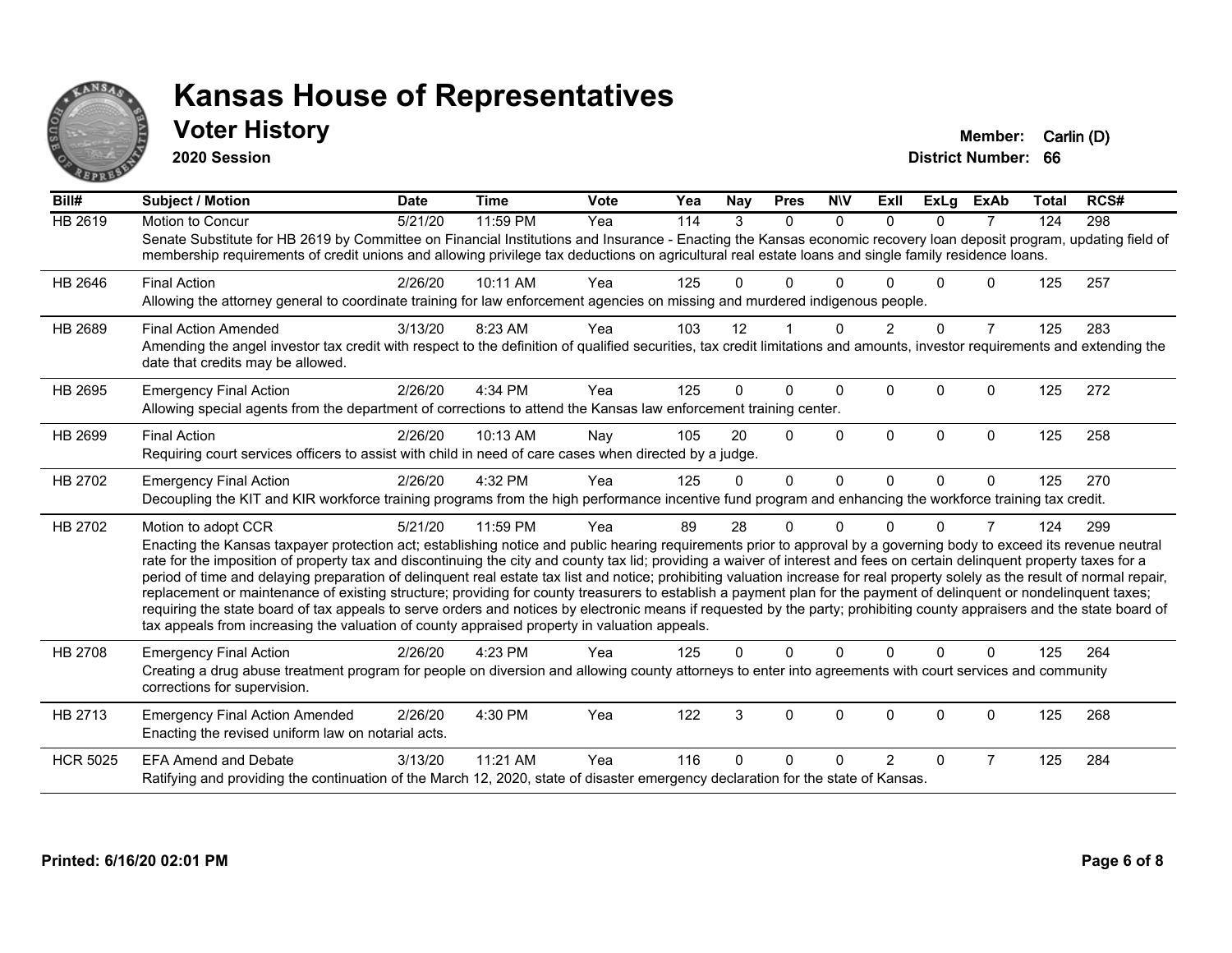

#### **Voter History Member:** Carlin (D)

**2020 Session**

| Bill#           | Subject / Motion                                                                                                                                                                                                                                         | <b>Date</b> | <b>Time</b> | Vote        | Yea | Nay           | <b>Pres</b> | <b>NIV</b> | ExII          | ExLg           | <b>ExAb</b> | Total | RCS# |
|-----------------|----------------------------------------------------------------------------------------------------------------------------------------------------------------------------------------------------------------------------------------------------------|-------------|-------------|-------------|-----|---------------|-------------|------------|---------------|----------------|-------------|-------|------|
| <b>HCR 5025</b> | Motion to adopt CCR                                                                                                                                                                                                                                      | 3/19/20     | 4:11 PM     | ExAb        | 115 | 0             | $\Omega$    | $\Omega$   | 0             | 0              | 10          | 125   | 293  |
|                 | Ratifying and providing the continuation of the March 12, 2020, state of disaster emergency declaration for the state of Kansas, subject to limitations.                                                                                                 |             |             |             |     |               |             |            |               |                |             |       |      |
| <b>SB 27</b>    | <b>EFA Amend and Debate</b>                                                                                                                                                                                                                              | 3/17/20     | $1:02$ PM   | ExII        | 119 |               | U           |            | 2             |                |             | 125   | 288  |
|                 | House Substitute for SB 27 by Committee on Commerce, Labor and Economic Development - Providing for a maximum of 26 weeks of unemployment insurance<br>benefits and compensation for the pre-payment waiting period.                                     |             |             |             |     |               |             |            |               |                |             |       |      |
| <b>SB 66</b>    | Motion to adopt CCR                                                                                                                                                                                                                                      | 3/19/20     | 3:52 PM     | <b>FxAb</b> | 99  | 16            | $\Omega$    | $\Omega$   | $\Omega$      |                | 10          | 125   | 292  |
|                 | Appropriations for Fy 2020, 2021 and 2022 for various state agencies.                                                                                                                                                                                    |             |             |             |     |               |             |            |               |                |             |       |      |
| SB 102          | <b>EFA Amend and Debate</b>                                                                                                                                                                                                                              | 3/16/20     | 12:13 PM    | ExII        | 113 | 5             | $\Omega$    | $\Omega$   | 3             | $\Omega$       | 4           | 125   | 285  |
|                 | House Substitutes for SB 102 by Committee on Judiciary - Allowing the chief justice of the Kansas supreme court to extend or suspend deadlines or time limitations to<br>secure the health and safety of court users, staff and judicial officers.       |             |             |             |     |               |             |            |               |                |             |       |      |
| <b>SB 142</b>   | EFA Sub Bill Amended                                                                                                                                                                                                                                     | 3/17/20     | 10:31 AM    | ExII        | 117 | $\mathcal{P}$ | n           |            |               |                |             | 125   | 287  |
|                 | House Substitute for SB No. 142 by House Committee on K-12 Education Budget - Authorizing the state board of education to grant waivers for school districts from<br>the requirement to provide a minimum number of school hours during the school term. |             |             |             |     |               |             |            |               |                |             |       |      |
| <b>SB 155</b>   | <b>Final Action</b>                                                                                                                                                                                                                                      | 2/7/20      | 4:08 PM     | Yea         | 119 |               | $\Omega$    | 3          | $\Omega$      | $\mathfrak{p}$ | $\Omega$    | 125   | 210  |
|                 | Cemetery district territory deannexed from the territory of Valley Center.                                                                                                                                                                               |             |             |             |     |               |             |            |               |                |             |       |      |
| <b>SB 173</b>   | <b>EFA Amend and Debate</b>                                                                                                                                                                                                                              | 3/16/20     | 7:20 PM     | ExII        | 103 | 16            |             | 0          | $\mathcal{P}$ | $\Omega$       | 3           | 125   | 286  |
|                 | House Substitute for SB 173 by Committee on Appropriations - Providing for the Eisenhower legacy transportation plan.                                                                                                                                    |             |             |             |     |               |             |            |               |                |             |       |      |
| <b>SB 173</b>   | Motion to adopt CCR                                                                                                                                                                                                                                      | 3/19/20     | 12:04 PM    | ExAb        | 112 |               |             | 0          | $\Omega$      | $\Omega$       | 10          | 125   | 291  |
|                 | House Substitute for SB 173 by Committee on Appropriations - Providing for the Eisenhower legacy transportation plan.                                                                                                                                    |             |             |             |     |               |             |            |               |                |             |       |      |
| <b>SCR 1613</b> | <b>Final Action</b>                                                                                                                                                                                                                                      | 2/7/20      | 4:07 PM     | Nay         | 80  | 43            | ŋ           |            |               | 2              | $\Omega$    | 125   | 209  |
|                 | Amending the bill of rights of the constitution of the state of Kansas to reserve to the people the right to regulate abortion through their elected state representatives<br>and senators.                                                              |             |             |             |     |               |             |            |               |                |             |       |      |